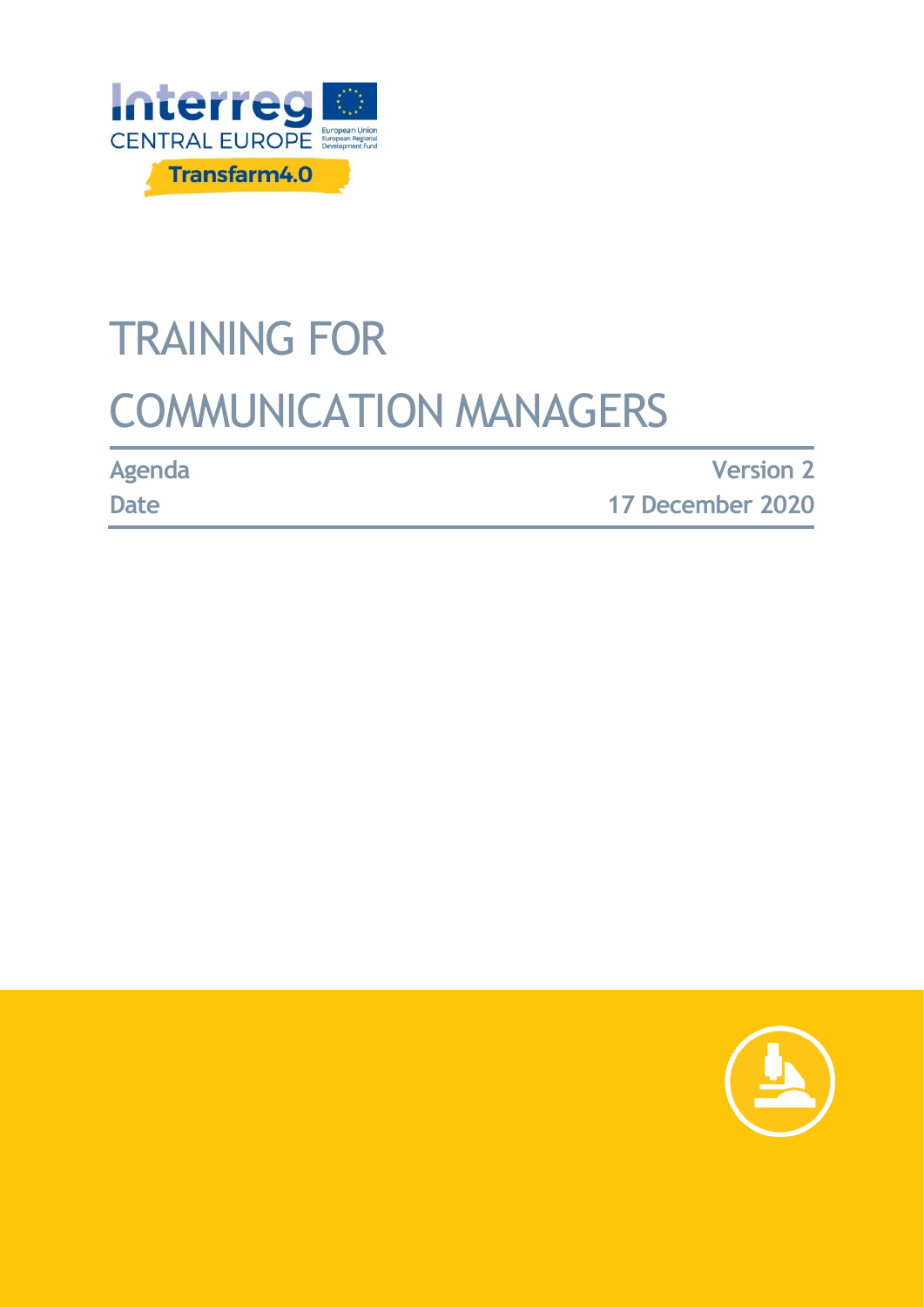



## **TRAINING PROGRAMME**

| $09.00 - 09.10$ | Welcome and agenda                                                   |
|-----------------|----------------------------------------------------------------------|
| $09.10 - 9.30$  | <b>Reminder of Central Europe Communication Rules</b>                |
| $9.30 - 9.50$   | <b>The TRANSFARM Communication Strategy</b>                          |
| $9.50 - 10.00$  | <b>Planning Communication</b>                                        |
| $10.00 - 10.20$ | What to Communicate - What is a news according to different channels |
| $10.20 - 10.45$ | Social Media - Tricks and tips on Linkedln and Twitter               |
| $10.45 - 10.50$ | <b>Questions &amp; answers</b>                                       |
| $10.50 - 11.00$ | <b>Coffee Break</b>                                                  |
| $11.00 - 11.20$ | Dealing with the media (press, TV, radio, web)                       |
| $11.20 - 11.30$ | Co-branding and communication activities at pilot sites              |
| $11.30 - 11.50$ | <b>Video production</b>                                              |
| $11.50 - 12.05$ | <b>Reporting COM activities</b>                                      |
| $12.05 - 12.15$ | <b>Questions &amp; answers</b>                                       |
| 12.15           | Close                                                                |

#### **How to participate**

Join **Zoom Meeting**

Link:<https://us02web.zoom.us/j/81329175031?pwd=cjlJQmhYOU95R3E5NWdNc1Y2NCtFQT09>

Meeting ID: 813 2917 5031

Passcode: 209747

### **Task leader:** Federunacoma

#### **Speakers**



**Giuseppe SAIJA** is a communication manager at FederUnacoma. He has experience as a journalist in several Italian media (written press, TV) and has led several European communication projects on themes related to technologies and innovation in different domains. He coordinated the URBEST project within the City of Tomorrow programme, showcasing urban innovation practices in Europe, and was in charge of the video production within two FET projects (Future Emerging Technologies). Italian native speaker, he is fluent in English and French.